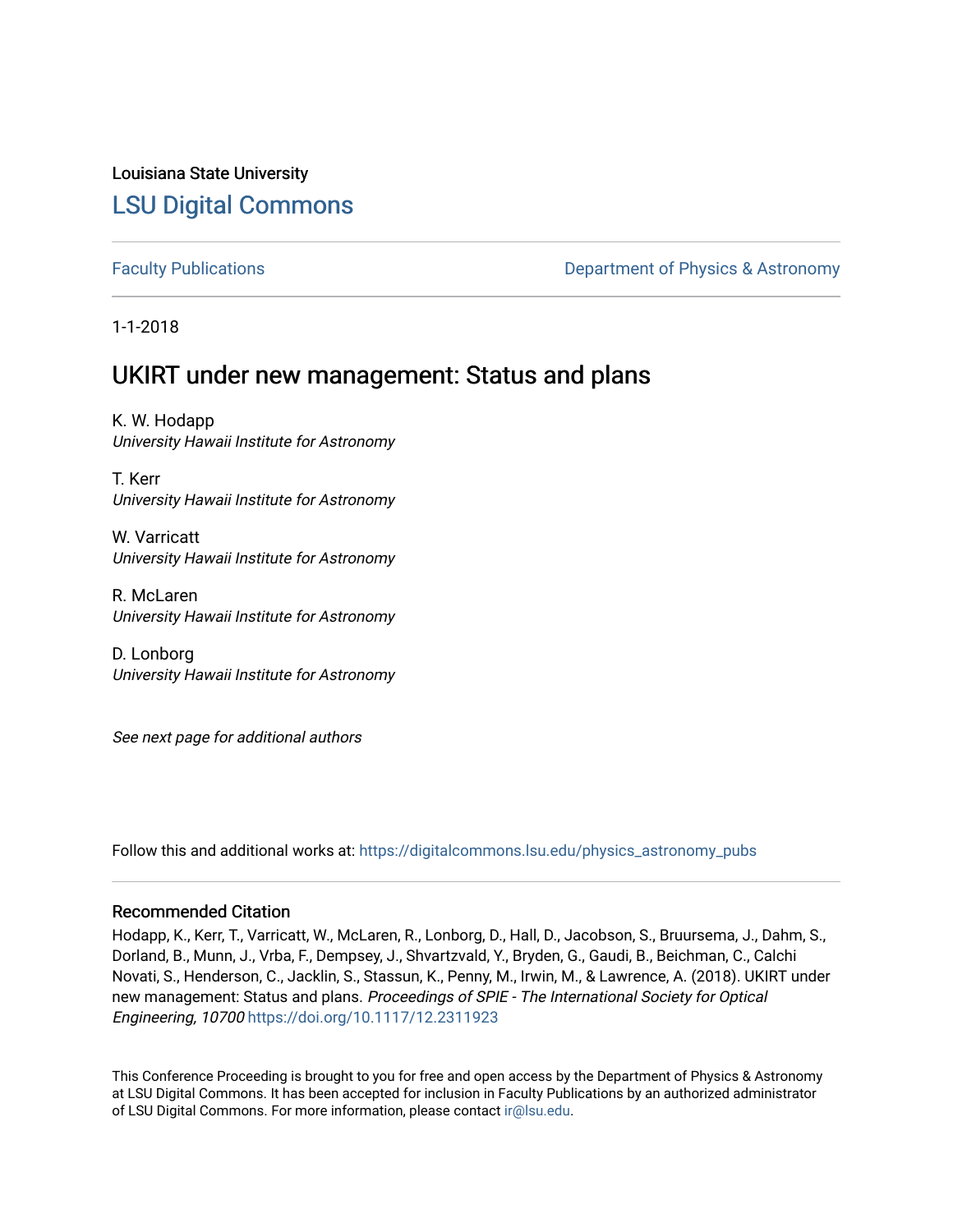#### Authors

K. W. Hodapp, T. Kerr, W. Varricatt, R. McLaren, D. Lonborg, D. H.B. Hall, S. Jacobson, J. Bruursema, S. Dahm, B. N. Dorland, J. A. Munn, F. J. Vrba, J. Dempsey, Y. Shvartzvald, G. Bryden, B. S. Gaudi, C. Beichman, S. Calchi Novati, C. B. Henderson, S. Jacklin, K. Stassun, M. T. Penny, Mike Irwin, and Andy Lawrence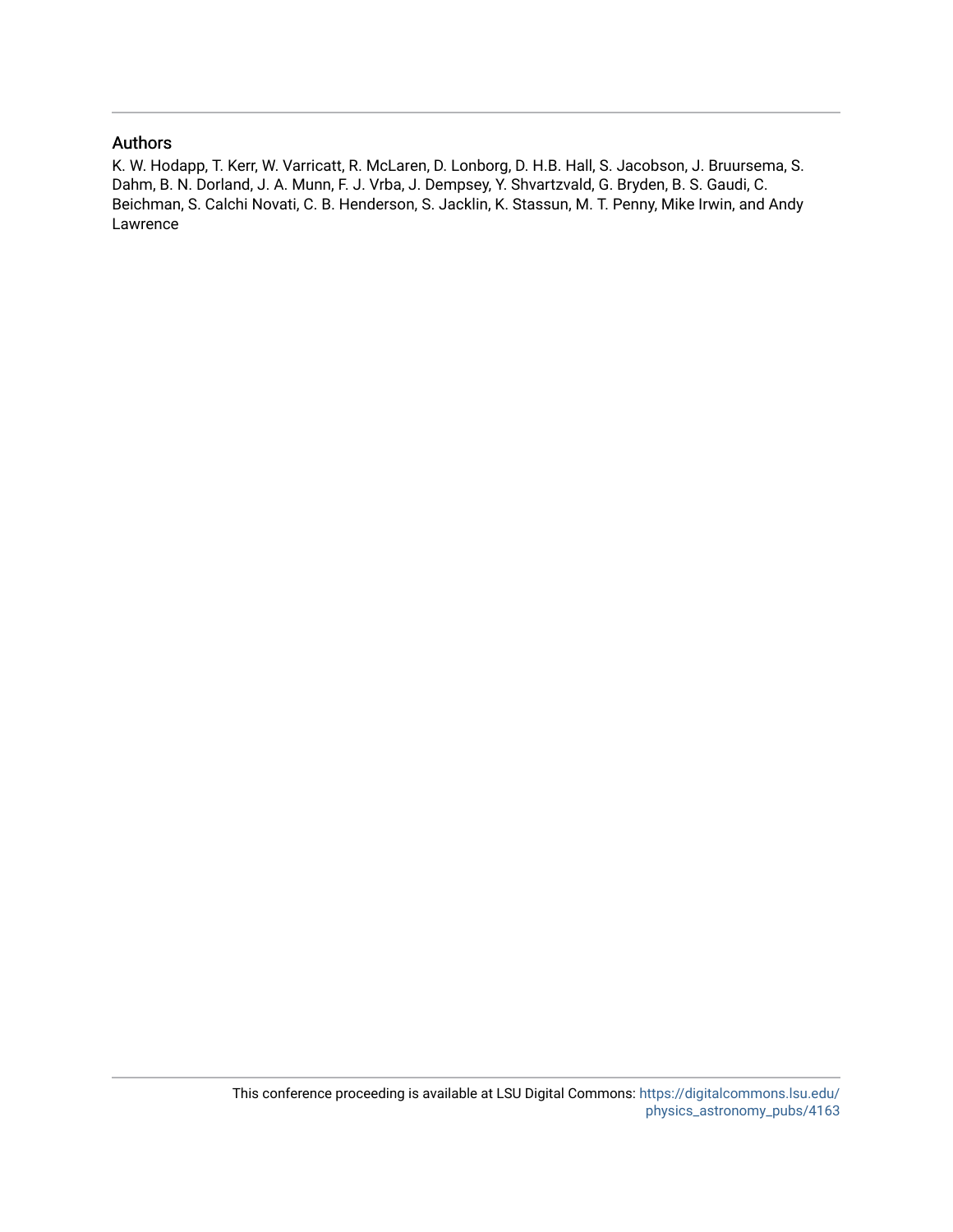# PROCEEDINGS OF SPIE

SPIEDigitalLibrary.org/conference-proceedings-of-spie

# UKIRT under new management: status and plans

K. W. Hodapp, T. Kerr, W. Varricatt, R. McLaren, D. Lonborg, et al.

> K. W. Hodapp, T. Kerr, W. Varricatt, R. McLaren, D. Lonborg, D. H. B. Hall, S. Jacobson, J. Bruursema, S. Dahm, B. N. Dorland, J. A. Munn, F. J. Vrba, J. Dempsey, Y. Shvartzvald, G. Bryden, B. S. Gaudi, C. Beichman, S. Calchi Novati, C. B. Henderson, S. Jacklin, K. Stassun, M. T. Penny, Mike Irwin, Andy Lawrence, "UKIRT under new management: status and plans," Proc. SPIE 10700, Ground-based and Airborne Telescopes VII, 107002Z (6 July 2018); doi: 10.1117/12.2311923



Event: SPIE Astronomical Telescopes + Instrumentation, 2018, Austin, Texas, United States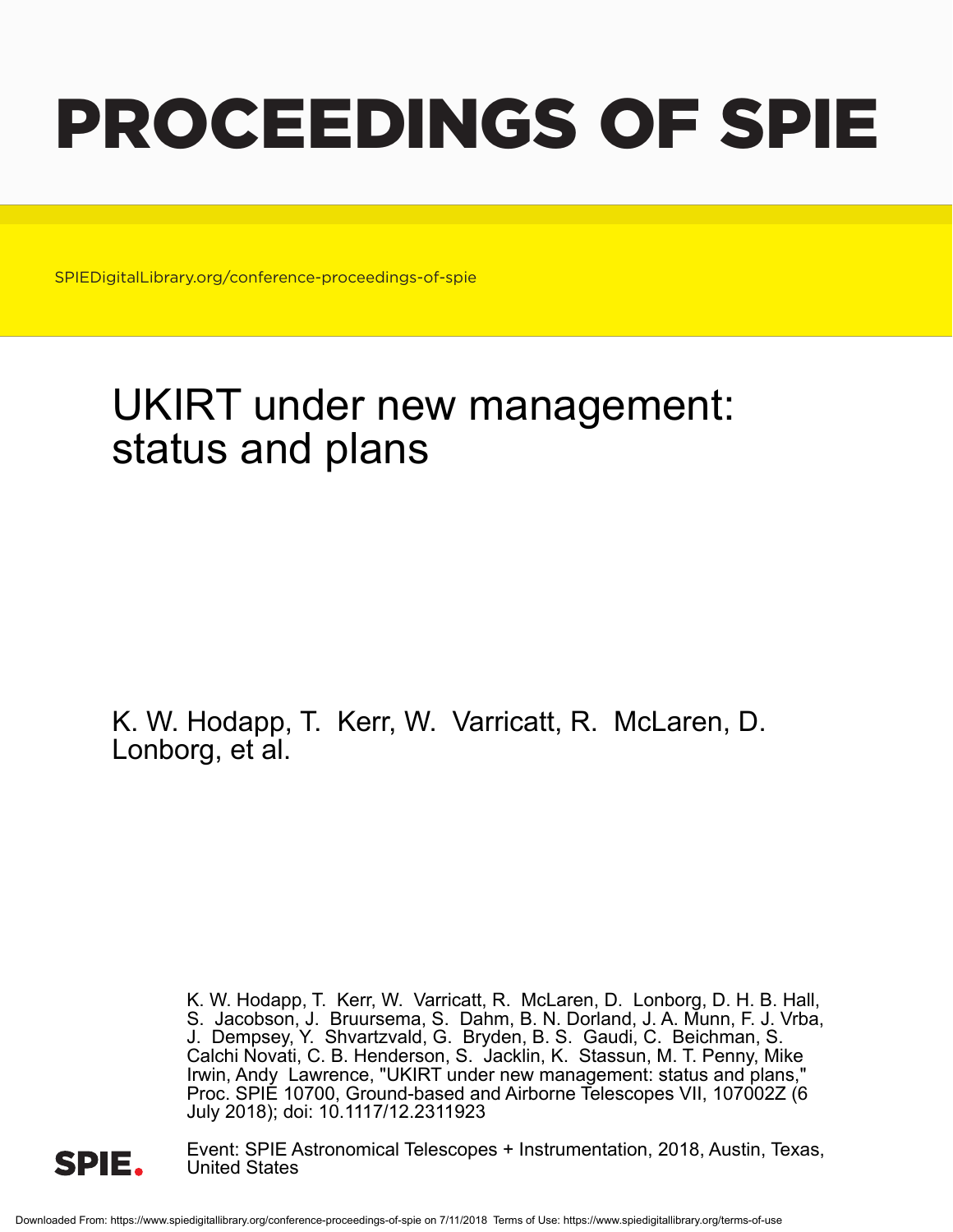### **UKIRT under new management: status and plans**

K. W. Hodapp<sup>a</sup>, T. Kerr<sup>a</sup>, W. Varricatt<sup>a</sup>, R. McLaren<sup>b</sup>, D. Lonborg<sup>b</sup>, D. N. B. Hall<sup>a</sup>, S. Jacobson<sup>a</sup>, J. Bruursema  $c$ , S. Dahm  $c$ , B. N. Dorland  $d$ , J. A. Munn  $c$ , F. J. Vrba  $c$ ,

J. Dempsey <sup>e</sup>, Y. Shvartzvald <sup>f</sup>, G. Bryden <sup>g</sup>, B. S. Gaudi <sup>h</sup>, C. Beichman <sup>f</sup>, S. Calchi Novati <sup>f</sup>, C. B. Henderson f, S. Jacklin <sup>i</sup>, K. Stassun <sup>i</sup>, M. T. Penny <sup>h</sup>, Mike Irwin <sup>j</sup>, Andy Lawrence <sup>k</sup>

a University of Hawaii, Institute for Astronomy, UKIRT, 640 N. Aohoku Place, Hilo, HI 96720;

b University of Hawaii, Institute for Astronomy, 2680 Woodlawn Drive, Honolulu, HI 96822;

c U.S. Naval Observatory, 10391 W. Naval Observatory Road, Flagstaff, Arizona, USA 86005

d U.S. Naval Observatory, 3450 Massachussets Ave NW, Washington, DC, USA 20392

e East Asian Observatory, 660 N. Aohoku Place, Hilo, HI 96720

f IPAC, Mail Code 100-22, Caltech, 1200 E. California Blvd., Pasadena, CA 91125, USA

g Jet Propulsion Laboratory, Caltech, 4800 Oak Grove Drive, Pasadena, CA 91109, USA

h Department of Astronomy, Ohio State University, 140 W. 18th Ave., Columbus, OH 43210, USA;

i Vanderbilt University, Department of Physics & Astronomy, Nashville, TN 37235, USA

j Institute of Astronomy, University of Cambridge, Madingley Road, Cambridge CB3 0HA, UK

k University of Edinburgh, Institute for Astronomy, Blackford Hill, Edinburgh, EH9 3HJ, UK

#### **ABSTRACT**

The United Kingdom Infrared Telescope (UKIRT) observatory has been transferred to the ownership of the University of Hawaii (UH) and is now being managed by UH. We have established partnerships with several organizations to utilize the UKIRT for science projects and to support its operation. Our main partners are the U.S. Naval Observatory (USNO), the East Asian Observatory (EAO), and the UKIRT microlensing team (JPL/IPAC/OSU/Vanderbilt). The USNO is working on deep northern hemisphere surveys in the H and K bands and the UKIRT microlensing team is running a monitoring campaign of the Galactic bulge. EAO, UH, and USNO have individual P.I. research programs. Most of the observations are using the Wide Field Camera (WFCAM), but the older suite of cassegrain instruments are still fully operational. Data processing and archiving continue to be done CASU and WSA in the UK. We are working on a concept to upgrade the WFCAM with new larger infrared detector arrays for substantially improved survey efficiency.

**Keywords:** UKIRT, telescope operation, sky surveys, wide-field imaging, infrared instrumentation

#### **1***.* **INTRODUCTION**

The United Kingdom Infrared Telescope, a 3.8m infrared telescope on Maunakea, Hawaii, saw first light in 1979 and was operated by the UK Science and Technology Facilities Council through October of 2014, when funding by the UK ceased and ownership was transferred to the University of Hawaii (UH) on Nov. 1. From then through May of 2017, the telescope was operated by the University of Arizona and Lockheed Martin Advanced Technology Center under an agreement with UH. After this collaboration ended, the UH took over the management of UKIRT directly on 2017 June 1 and named a UH director of the telescope. The first incumbent was R. McLaren, who managed the transition period until he became interim director of the Institute for Astronomy. On February 1, 2018, K. W. Hodapp succeeded him as the UKIRT director. The University of Hawaii decided to keep the historical name of UKIRT, irrespective of the change in ownership. In the last years of British operation, UKIRT ranked as the most productive ground-based telescope in a bibliographic analysis<sup>1</sup> done by D. Crabtree. This is a testament to the impact of the UKIDSS  $2$  survey programs whose data are now publicly available and being used by the international community. In response to a reduction in funding, UKIRT had been operating in a "minimalist" operating mode since 2010 3 for the last years of operation by the British Science and Technology Facilities Council. This mode involved a concentration on near-infrared

> Ground-based and Airborne Telescopes VII, edited by Heather K. Marshall, Jason Spyromilio, Proc. of SPIE Vol. 10700, 107002Z · © 2018 SPIE CCC code: 0277-786X/18/\$18 · doi: 10.1117/12.2311923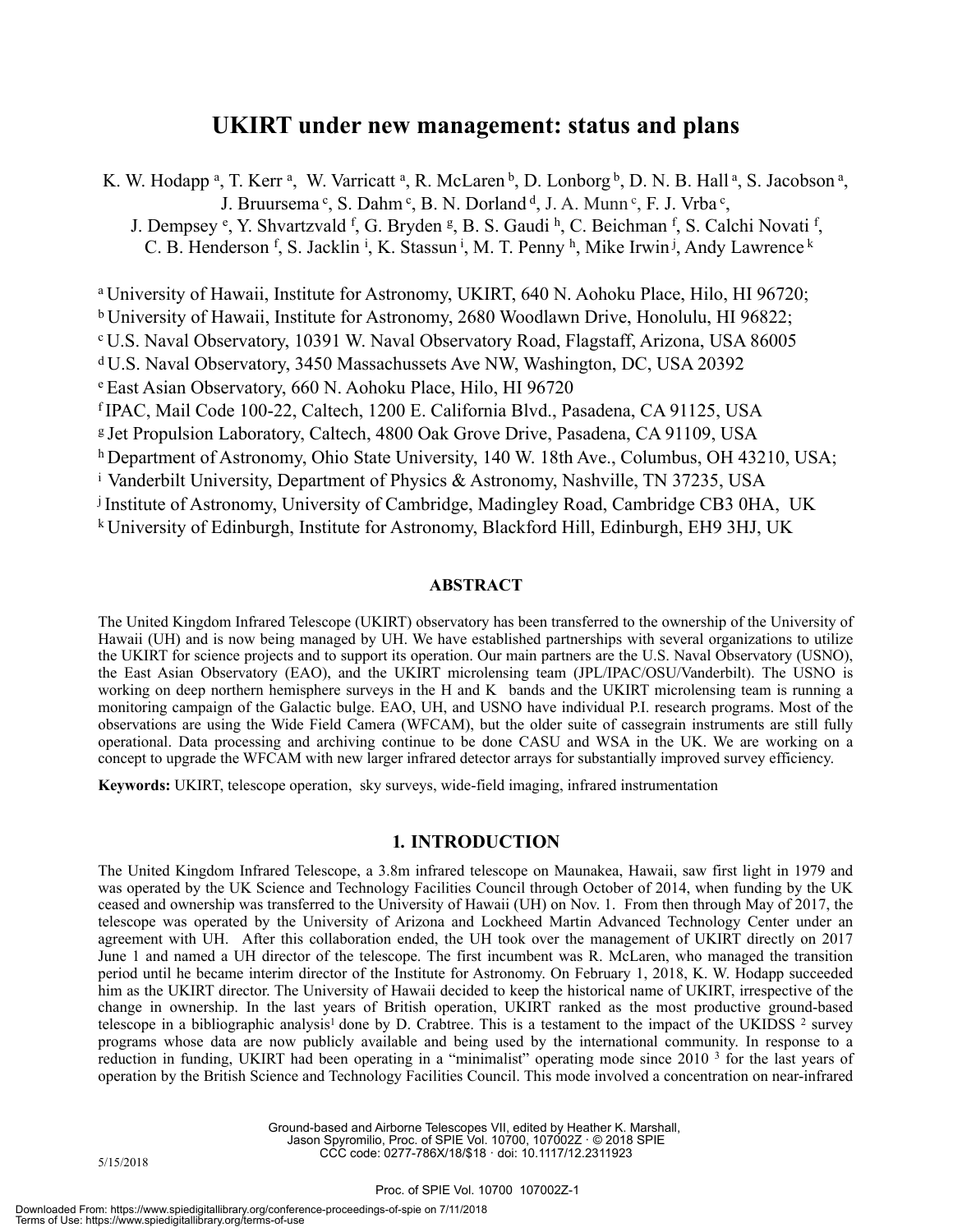imaging with WFCAM4, no support of the suite of Cassegrain instruments, and reliance on James Clerk Maxwell Telescope (JCMT) staff for maintenance on an as-needed basis. This is the mode of operation that the University of Hawaii "inherited" when ownership of the telescope was transferred to them in 2014, and that was maintained through the years of operation of the telescope by the University of Arizona, except that the use of the Cassegrain instruments was reinstated. The UKIRT is operated fully remotely from the offices in Hilo, without anybody at the telescope during nighttime.

#### **2. PARTNERSHIPS FOR UKIRT OPERATION**

The University of Hawaii does not have the funding to fully operate UKIRT on its own, so we have established partnerships for the scientific operation of UKIRT with other organizations who wish to use the telescope for their scientific research. Currently, the main partner organization is the US Naval Observatory who are interested in completing the northern hemisphere near-infrared survey work initiated with the UKIDSS<sup>2</sup> surveys.

The East Asian Observatory (EAO) was incorporated in 2015 as a joint venture between the primary astronomical institutes in China (NAOC), Japan (NAOJ), Korea (KASI) and Taiwan (ASIAA). EAO's main project is to operate the 15 m single-dish sub-mm JCMT following the defunding of the joint UK/Canada/Netherlands partnership. It also continues to provide the engineering, software and technical support for UKIRT, in a similar way as was done in the final few years of British management 3 of this telescope. The jointly shared staff made the operational transition smooth and cost-effective. In the new UH-led partnership, this has enabled opportunity for PIs from the EAO partners to access UKIRT for a portion of the available time and there has been strong interest. Key science goals in the first round of EAO projects include periodic monitoring of AGNs, Y and J quasar surveys, an ambitious J & K pre-survey of the planned Subaru PFS fields, as well as varied interests in the use of the Cassegrain instruments.

The UKIRT microlensing team is conducting a monitoring campaign for micro-lensing events in the Galactic bulge.

The major projects are described in some detail in Section 3.

We continue the established collaboration with the Cambridge Astronomy Survey Unit (CASU) and the Wide Field Astronomy Unit (WFAU) in Edinburgh who run the data reduction pipeline for WFCAM data and the WFCAM Data Archive (WSA), respectively.

Three of our partner organizations accept individual research proposals from within their communities: EAO, UH, and USNO. Each organization evaluates their proposals for scientific merit, selects and ranks them. Each partner organization is entitled to a fraction of the total available observing time in proportion to their contribution to the operation of the telescope. Since the number of usable observing hours is not known with certainty, we base the number of assigned observing hours on the average of past years, and ask the partner organizations to overfill their estimated allotment of observing time to ensure that we don't run out of programs in the event of better than average weather.

Every observing project, including those using the older Cassegrain instruments, is defined by a set of MSBs, these "minimum schedulable blocks" are generated by the P.I.s from existing templates, with some advise from the UKIRT support scientists, who check the submitted MSBs before activating them in the Observatory Management System (OMP). Based on the scientific merit ranking, the observing condition specifications, the prevailing weather conditions, and the local sidereal time, the OMP will present a list of priorities to the Telescope System Specialist during the night, who conducts the actual observations. In general, UKIRT gives the highest priority to a small number of projects with override privilege, for example gamma-ray burst follow-up observations. The second level of priority is for projects with critical schedule or cadence requirements, such as, for example, microlensing or other variability monitoring. In order not to crowd out all other programs, priority projects are limited in their total time allocation. After these priority projects, all other projects are carried out in order of scientific ranking.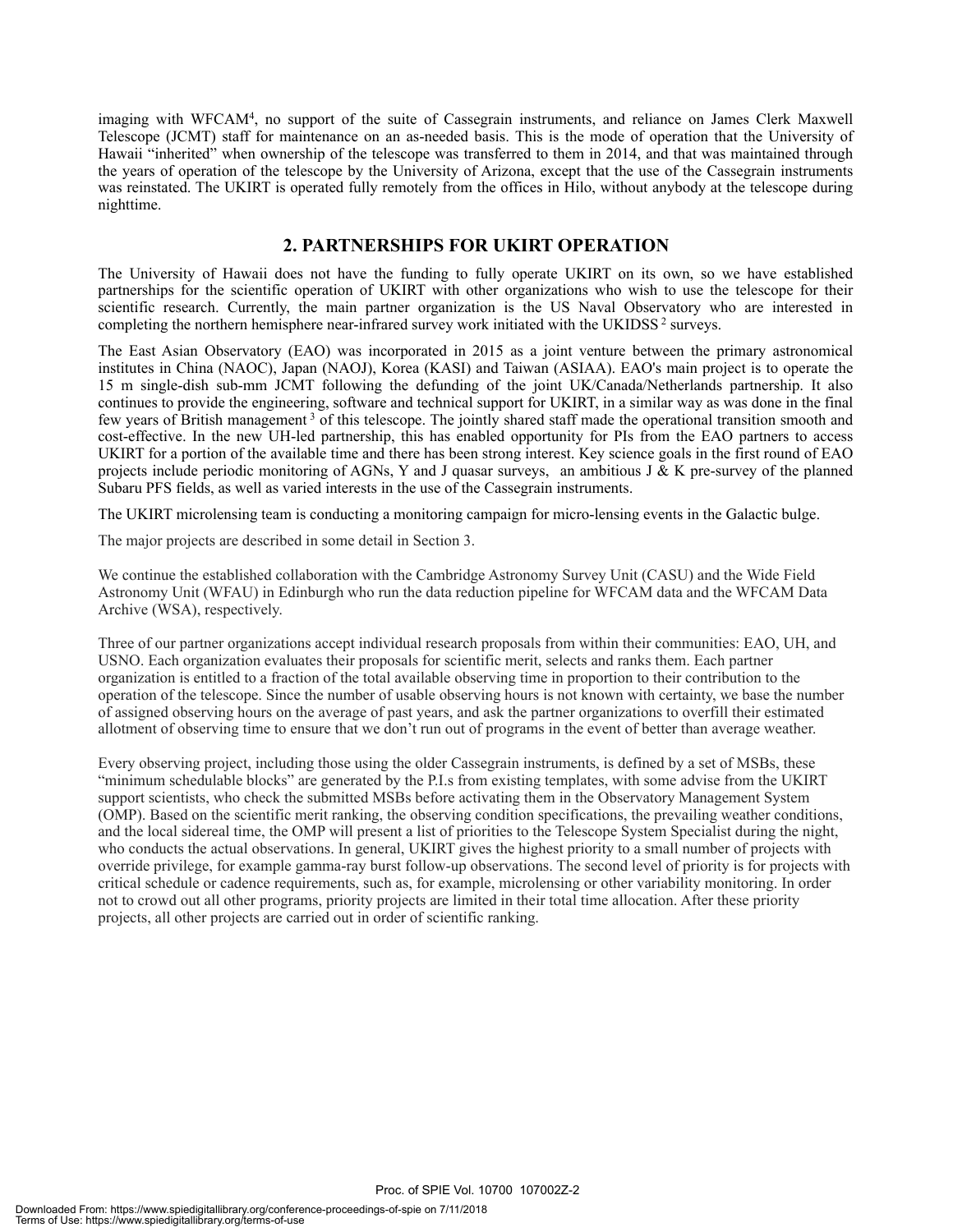#### **3. MAJOR PROJECTS**

#### **3.1 The USNO northern hemisphere near-infrared surveys**

In July 2017, UKIRT began taking data as part of a new collaboration to produce a northern hemisphere survey of the sky at near-infrared wavelengths. The collaboration is led by the United States Naval Observatory (USNO) in conjunction with the Institute for Astronomy (IfA), University of Hawaii (UH) with continued support from the Cambridge Astronomy Survey Unit (CASU) and the Wide Field Astronomy Unit (WFAU) in Edinburgh. The principal objective of this survey is to produce continuous coverage of the northern celestial hemisphere in the K and H bands over the declination range from  $\delta$ =0° to +60° (the upper limit being set by UKIRT's mechanical constraints). This will be accomplished by combining over 12,700 deg<sup>2</sup> of new imaging with existing survey data from the UKIRT Infrared Deep Sky Survey (UKIDSS; Lawrence et al. 2007) Large Area Survey (LAS), Galactic Plane Survey (GPS) and Galactic Cluster Survey (GCS). The expected 5- $\sigma$  point source sensitivity is K $\sim$ 18.4 and H $\sim$ 19.0 (Vega), which is over three magnitudes deeper than the Two Micron All Sky Survey<sup>6</sup> (2MASS).

The USNO-UKIRT Hemisphere Survey in K-band (UHSK) employs the Wide Field Camera (WFCAM) on the infraredspecific UKIRT telescope, which together yield an impressive étendue of ~2.4 m<sup>2</sup>deg<sup>2</sup>. The fast tip-tilt secondary on UKIRT combines with the high efficiency of WFCAM to make it a highly optimized facility for infrared surveys. The design of the UHSK is based on that of the J-band UKIRT Hemisphere Survey (UHS<sup>5</sup>). The UKIRT Survey Definition Tool (SDT) was used to plan out and form contiguous areas which overlap by 30'' in both right ascension and declination to fill in all areas not imaged by the UKIDSS surveys. When developing the tile pattern, the SDT was constrained by the WFCAM detector layout, discussed in detail in Section 6 and Figure 4, as well as the availability of adequate guide stars detectable in the R band with the guide CCD.

The individual UHSK observations are comprised of four 10s exposures, offset in a rhombic dither pattern which is 6.4'' across at its largest extent. The observations have the same pointing coordinates and exposure times as the UHS J-band survey, and the only change for the H-band (UHSH) observations will be to co-add two 5s exposures at each of the four dither points. The observing strategies have been chosen with a number of considerations in mind, including minimizing saturation from bright sources, reducing read noise and maintaining low observing overheads.



Figure 1. Completion map of the USNO-UKIRT Hemisphere Survey in K-band (UHSK)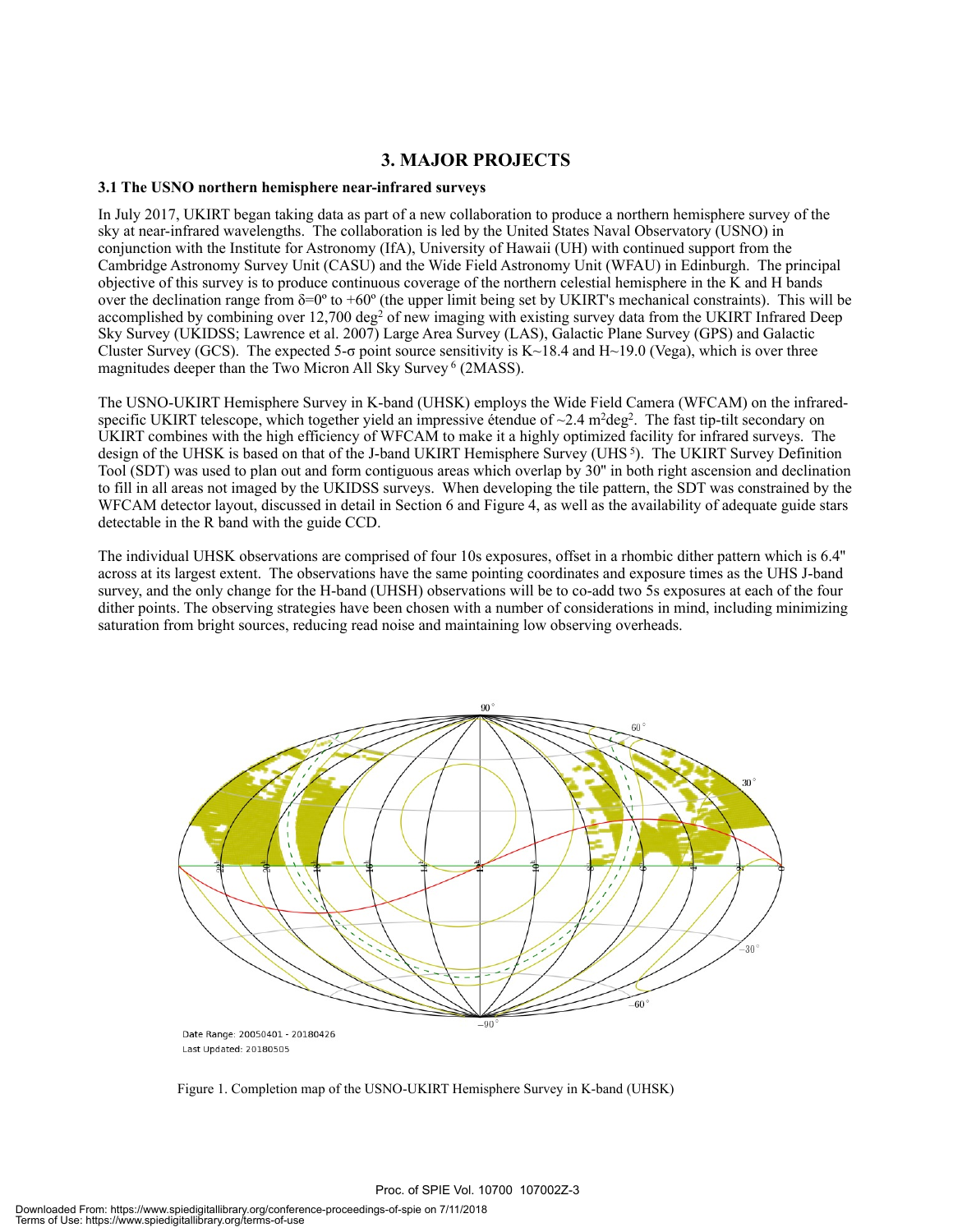All survey data are initially transferred from UKIRT to CASU and processed via the WFCAM data reduction pipeline. Raw images are flattened, sky-subtracted and stacked before catalogs are generated. CASU processing includes source extraction and distortion corrections to produce astrometric solutions that range from a precision of  $\sim 0.01$ " at low Galactic latitudes to ~0.03" by a latitude of  $b=80^\circ$ , where there are fewer 2MASS<sup>6</sup> stars for reference. Photometric calibration is completed using 2MASS magnitudes, achieving a photometric accuracy of  $\sim$ 2%. After CASU, the processed images and catalogs are transferred to the WFAU in Edinburgh where the catalogs are merged. The processed images and final photometric catalogs are archived on the Wide Field Science Archive managed by WFAU, and will be publicly released in the future (URL: http://wsa.roe.ac.uk).

The UHSK is currently 40% complete (Figure 1), and data collection for the UHSH will begin in the summer of 2018. The UHSK and UHSH contributions are meant to complement and combine with the recently obtained J-band UHS which is expected to be released in August, 2018. These combined UKIRT surveys will create an unprecedentedly-deep near-infrared northern hemisphere survey up to  $\delta$ =60°. The coverage of these UKIRT surveys will also complement the Visible and Infrared Survey Telescope for Astronomy (VISTA) Hemisphere Survey (VHS 7), which is a very comparable near-infrared survey of the southern hemisphere, in terms of survey design, coverage and depth.

#### **3.2 The UKIRT microlensing survey**

The Wide Field InfraRed Survey Telescope (WFIRST) flagship mission 8 is scheduled to launch in the mid-2020s, with ∼25% of its lifetime dedicated to a microlensing survey. This survey will discover thousands of exoplanets near or beyond the snowline via their microlensing light curve signatures, enabling a Kepler-like statistical analysis of planets at ∼1–10 AU from their host stars and potentially revolutionizing our understanding of planet formation. In addition to the superb photometry, high cadence, and continuous observations, the survey will be conducted in the near-infrared (NIR). An NIR microlensing survey suffers from less extinction than traditional optical surveys, enabling observations closer to the Galactic plane and center, where the stellar surface density of sources and lenses, and thus the microlensing event rate, is highest. However, until recently no dedicated NIR microlensing survey has been conducted, and so the event rate in the NIR has not been measured, which is crucial for WFIRST field optimization 9.



Figure 2. UKIRT 2017 fields (green) cover the regions near the Galactic center that are not covered by the state-of-the-art event rate maps 12 (orange shades). The currently suggested WFIRST fields (black) and their range of possible alternative fields (gray) are only partially covered by the known event rate. The UKIRT survey is thus essential for covering the remaining regions where WFIRST might observe.

In order to map the unknown NIR event rate, we have started a NIR survey with the UKIRT. During the 2015 and 2016 seasons, we conducted the first NIR microlensing surveys, in support of the Spitzer and Kepler (K2C9) microlensing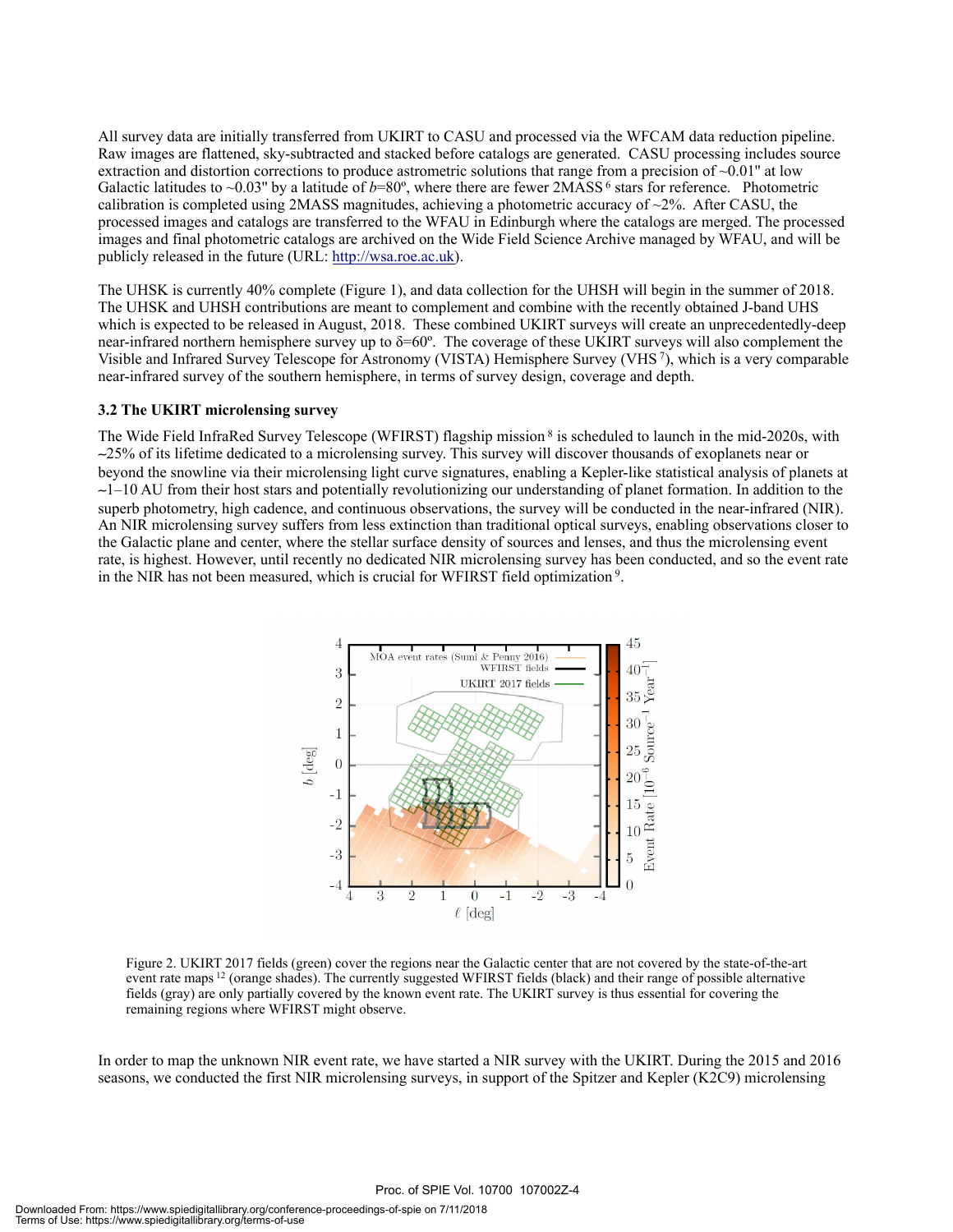campaigns. In 2017 we initiated a full NIR microlensing survey with UKIRT, covering all potential WFIRST fields, including the Galactic plane and center, which are inaccessible to optical surveys due to the high extinction. The fields (Figure 2) were observed with a daily cadence 10, allowing for straightforward detection of microlensing events with their typical timescale of ∼20 days, and with a cadence of 3 epochs/night in the central fields, which are expected to have an excess of short-timescale events whose source and lens both reside in the Galactic bulge 11.

The state-of-the-art event rate map <sup>12</sup>, derived from optical surveys, does not adequately probe the Galactic center, and in particular it does not include the currently suggested WFIRST fields. From examination of 5% of the 2016 UKIRT fields (overlapping with optical survey fields), we discovered five highly extinguished, low-Galactic latitude microlensing events <sup>10</sup>. These events were not detected by optical surveys, likely due to the high extinction. Combining these detections with additional events that were also detected by optical surveys in this region, we showed that the event rate is indeed higher closer to the Galactic plane. From preliminary examination of the full 2015–2017 datasets we have detected nearly 200 additional microlensing events, ∼65% of which were not detected by optical surveys (Bryden et al., in preparation).



Figure 3. Light curve of UKIRT-2017-BLG-001Lb, the first NIR microlensing planet <sup>13</sup>. The planetary anomaly (inset) over the peak, which is due to a Jupiter-mass planet orbiting at ∼4 AU around a solar-type star, is clear and covered sufficiently well with our 3 epochs/night cadence.

In parallel with the event rate study, we have also used our data to detect and characterize the first NIR microlensing planet 13 (Figure 3) and five additional planets 14,15,16,17,18. This represents ∼10% of the total number of planets detected by microlensing to date. In addition, we used our data to detect and measure a massive remnant (likely a neutron star) in a well-separated binary 19.

Light curves for more than 50 million targets are available through the NASA Exoplanet Archive. These light curves were obtained in 2015, 2016 and 2017. In addition to yielding numerous microlensing events, the light curves are a valuable resource for the study of a wide variety of variable sources toward the Bulge. Information on the survey is available at https://exoplanetarchive.ipac.caltech.edu/docs/UKIRT\_figures.html and data are accessible at https:// exoplanetarchive.ipac.caltech.edu/index.html.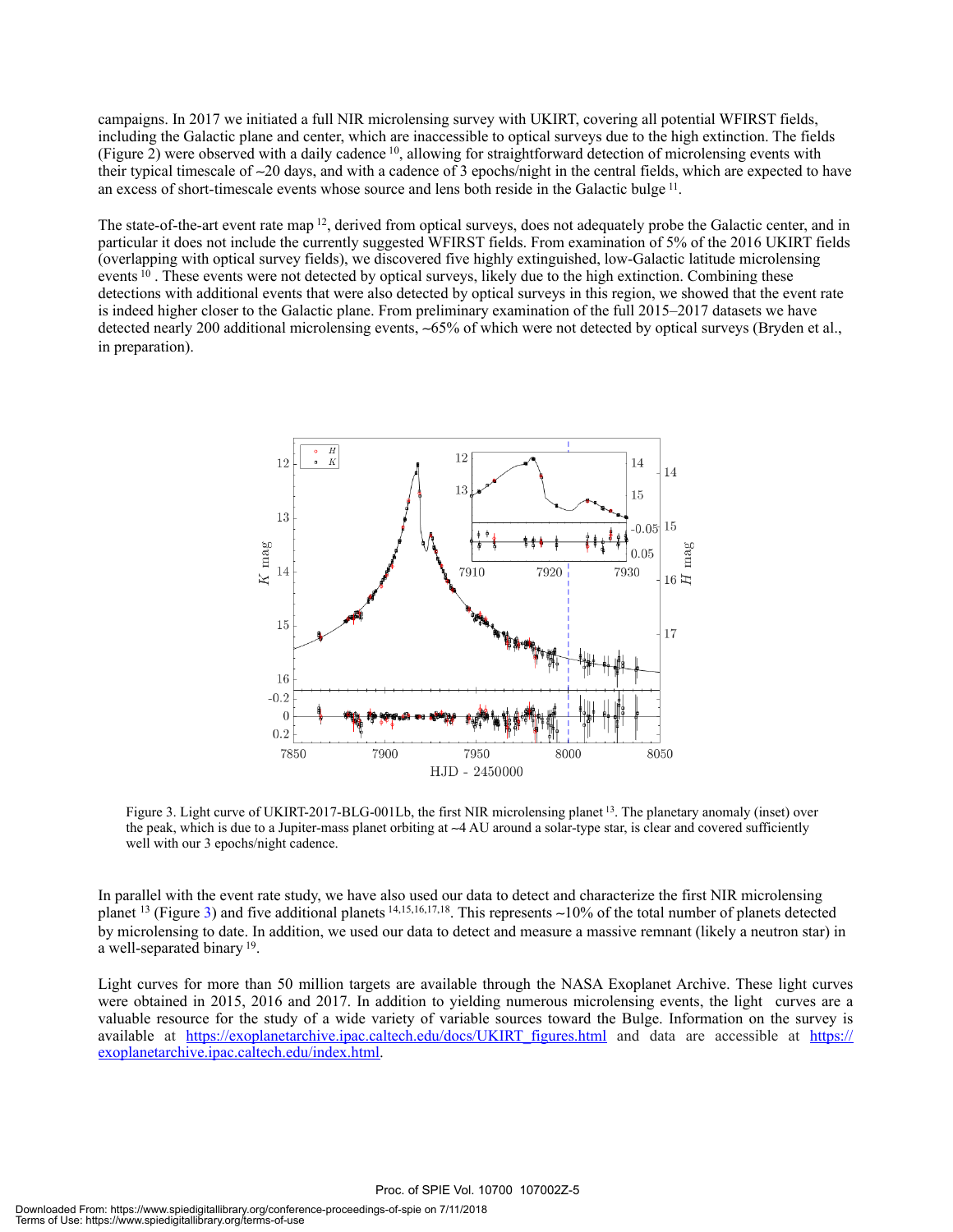#### **4. CASSEGRAIN INSTRUMENTATION**

UKIRT currently has a suite of four Cassegrain instruments, three of which are in operation and the fourth is operable but not in active use. These instruments require access to UKIRT's f/36 beam which means WFCAM needs to be removed from the telescope and the f/36 secondary mirror installed. Downtime for such an operation is approximately three days at the start of a Cassegrain run and three days after. Therefore these runs must be scheduled in advance and are only carried out if there is sufficient demand from the community. Regular Cassegrain observing ceased in early 2009 when the observatory streamlined operations to ensure completion of the UKIDDs survey, but blocks of Cassegrain instrument use were reintroduced in the second half of 2014 when UKIRT started undertaking observations of orbital debris. These observations finished in 2016 but a new session of Cassegrain observing is scheduled for August 2018, mainly for PI-based projects. We plan to offer one Cassegrain run per semester, if we have enough proposals for at least a 20 night run, so that the substantial effort for the switchover is justified.

The current Cassegrain instruments are CGS4, Michelle, UFTI and UIST satisfying imaging, spectroscopy and polarimetry requests and covering wavelengths from approximately 1.0 to 25 µm. The instruments are described below:

CGS4<sup>20</sup>: This is a cooled grating spectrometer covering the 1 to 5  $\mu$ m regime with resolving powers of approximate 400 to 40000. It can also be used in conjunction with the UKIRT polarimetry module (IRPOL) to carry out spectropolarimetry although only in at low resolution. CGS4 has not been in use since 2009 and was not in demand during recent Cassegrain runs as it has no slit viewer and was therefore difficult to use for orbital debris observations where positions can be very uncertain. CGS4 is currently stored under vacuum and is available for use if there is demand, but would require a period of re-commissioning.

Michelle <sup>21</sup>: The 7 to 25  $\mu$ m range is covered by Michelle, an imager/spectrometer that also contains an echelle grating for high-resolution spectroscopy. It has an inbuilt polarimetry unit so that it can do imaging polarimetry as well as spectropolarimetry. Michell offers an imaging mode with a number of broad and narrow-band filters and a spectroscopy mode with resolving powers that range from 100 to 30000. This instrument was under heavy demand during Cassegrain runs since 2014 and is currently fully operational.

UFTI <sup>22</sup>: This is a relatively simple 1 to 2.5  $\mu$ m imager offering a plate scale of 0.09 arcsec per pixel and a field of 92"×92". This is well matched to to UKIRT's diffraction limit so it is best used for observations that require excellent image quality. This instrument can be used in conjunction with IRPOL for imaging polarimetry but this mode is not currently offered as IRPOL has not be re-commissioned for remote observing. We did not have any proposals for UFTI for the upcoming cassegrain run.

UIST  $^{23}$ : Currently the workhorse of UKIRT's Cassegrain instrument suite, UIST operates in the 1 to 5 µm region and offers imaging, spectroscopy and IFU spectroscopy. In imaging mode the wavelength regime is covered by both broad and narrow-band filters while in spectroscopy mode UIST employs several grisms with resolving powers of approximately 500 to 3500. The IFU enables integral field spectroscopy of a 3.3''×6'' region of the sky. UIST can also carry out imaging polarimetry and spectropolarimetry in conjunction with IRPOL, but, as is the case for UFTI, this mode is not currently offered.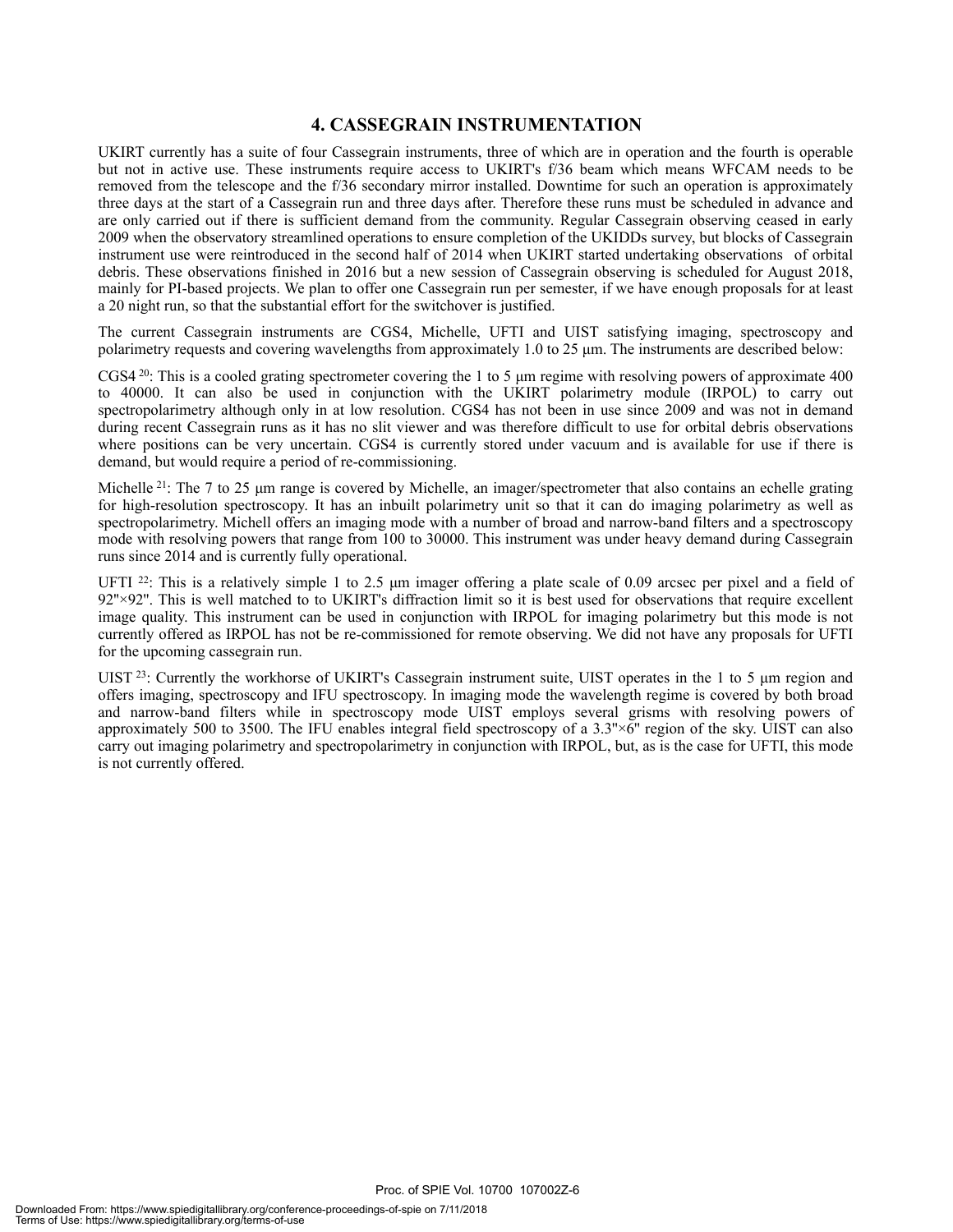#### **5. MAINTENANCE AND UPGRADES**

The years of "minimalist" operation have led to a backlog of maintenance tasks. In particular, have been monitoring a steady decline in the telescope throughput due to slowly deteriorating mirror conditions, despite regular CO<sub>2</sub> cleaning of the telescope primary mirror. We are now planning a technical shutdown of the telescope in August and September of 2018 to re-aluminize the primary in CFHTs coating chamber, and to re-coat the secondary mirror for WFCAM with a silver coating in Gemini's magnetron coating chamber. In the coming years, all our computers need to be replaced with state-of-the-art 64-bit machines, since our existing systems are becoming difficult to maintain.

#### **6. WFCAM UPGRADE PLAN**

The most frequently used instrument, and the one responsible for most publications in the past decade is the Wide Field Camera WFCAM3. This is a near-infrared camera using four Teledyne Imaging Sensors (formerly Rockwell Scientific Co.) HAWAII-2 devices in a sparsely filled focal plane. The detectors are now over 20 year old technology that had already been surpassed in many ways by the HAWAII-2RG devices developed for the JWST project. Recently the HAWAII-4RG-15 devices <sup>24</sup> developed by Teledyne in collaboration with UH and funding from the National Science Foundation (NSF) under grant AST 6659337 have provided the technology for a substantial upgrade of the WFCAM capabilities with minimal changes to the optics and mechanics of the instrument. Upgrading WFCAM with these new H4RG-15 detector arrays will quadruple the pixel count of WFCAM and significantly increase the quantum efficiency, in particular at shorter wavelengths.

The detector arrays used for WFCAM were the HAWAII-2 arrays from then Rockwell. These were the first detector arrays in 2048×2048 format and have 18 µm pixels. Similar to the earlier NICMOS-3 and HAWAII-1, the HAWAII-2 detectors were arranged in electrically independent quadrants, and had control and signal pinouts all around their periphery. As a consequence, it was not possible to place these in a closely spaced mosaic configuration. WFCAM was therefore designed with a sparsely populated focal plane, with gaps of approximately 30 mm between the individual detector arrays. The WFCAM optics form a forward Cassegrain focus in front of the primary mirror and the re-imaging optics are of a design similar to a Schmidt camera. This optical systems form a well corrected field of view encompassing all the focal plane and sufficiently large to almost fully illuminate a closely spaced mosaic of the new Teledyne H4RG-15 arrays that as is illustrated in Figure 4. The most cost effective approach to a WFCAM upgrade therefore is to keep the optics essentially unchanged, and simply to replace the detector module. The disadvantage is that the corners of the detector mosaic will be vignetted, a sacrifice that we are willing to make.

We are developing a plan for such an upgrade of WFCAM. A densely filled focal plane will eliminate the guide CCD system with its separate feed optics, and we will functionally replace it with the guide window capability of the H4RG-15 detectors. The existing filter exchange mechanism of WFCAM can be re-used, but new filters covering the full focal plane in one filter must be purchased and the filter holder be modified to accommodate them. Minor changes to the focusing mechanism are required to rebalance that unit.

We are currently planning to replace the existing Astronomical Research Cameras ("Leach") controller with a set of Teledyne SIDECAR ASICs, possibly changing to the new ARCADIA ASIC controller currently under development for WFIRST, if these become available before we have to freeze the upgrade concept. While the H4RG-15 detector arrays are capable of guide-mode operation, this mode has not yet been tested and the ASIC code for it does not yet exist.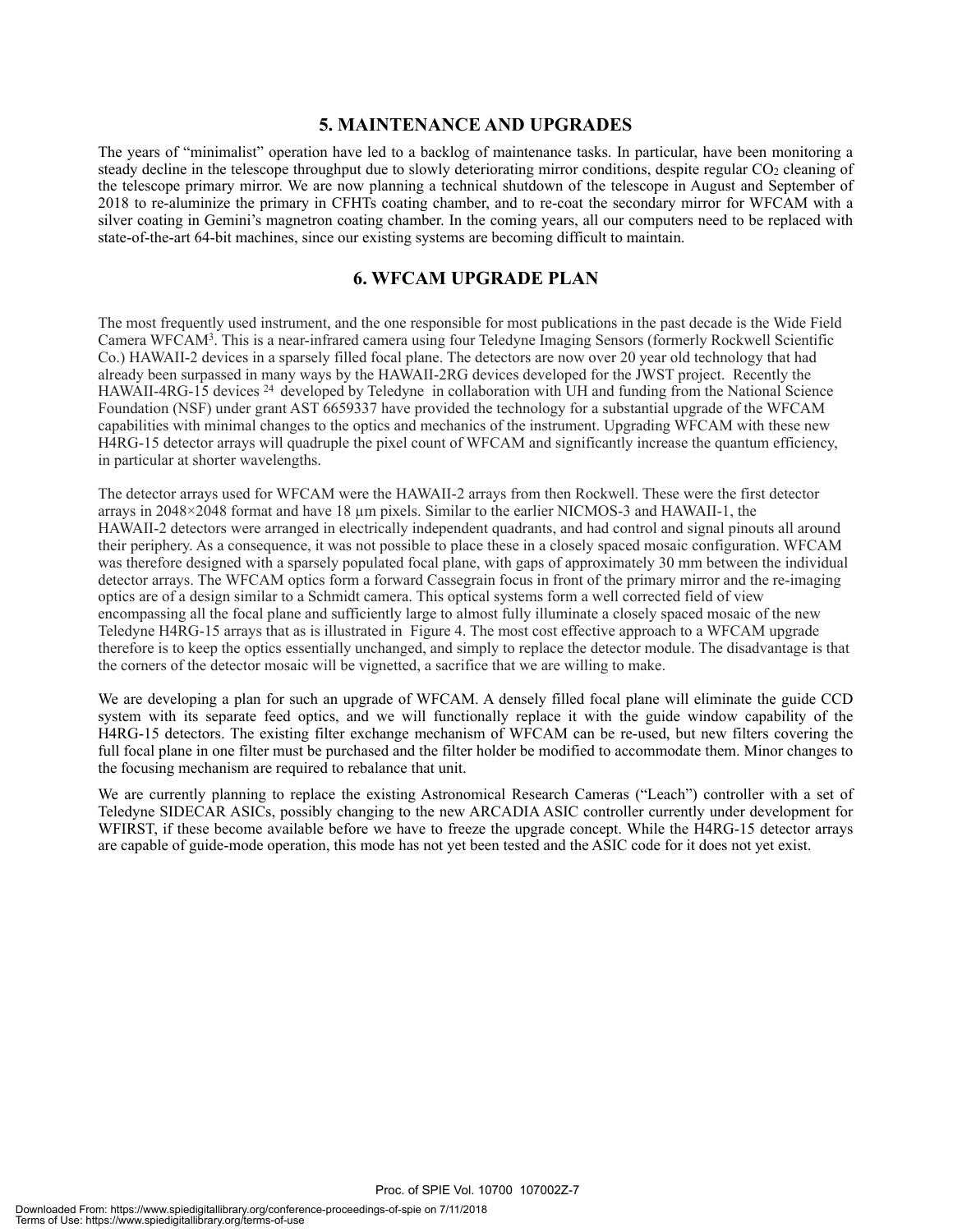

Figure 4. Focal plane layout WFCAM. Four HAWAII-2 detectors are arranged in a sparse 2x2 mosaic (pink), with a guide camera CCD (green) in the center. The optical system fully illuminates (light blue circle) this focal plane, and therefore allows an upgrade to a dense spaced mosaic of HAWAII-4RG-15 devices (orange), with only minimal vignetting in the corners.